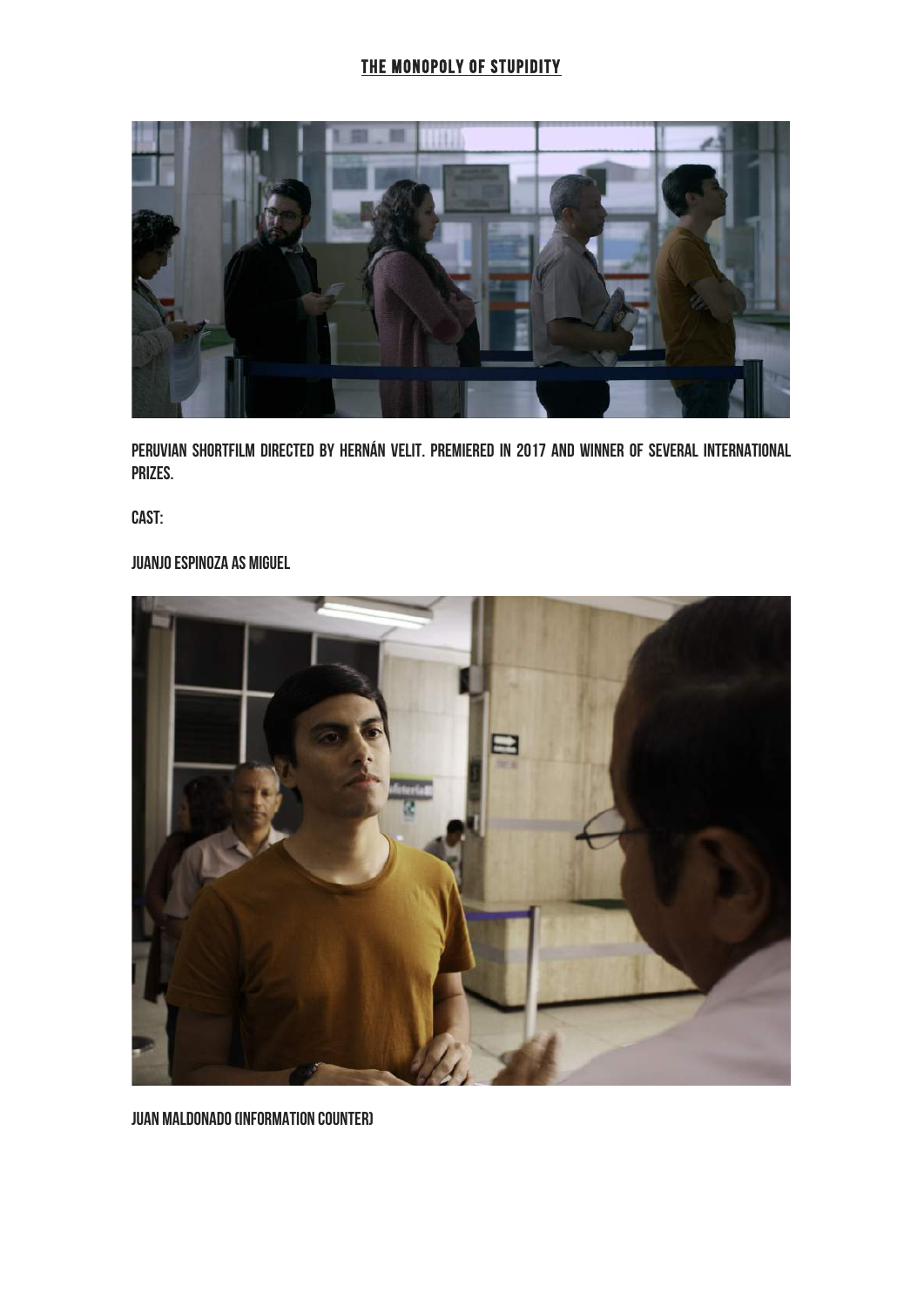

# Alejandra Guerra (8 counter)



Gonzalo Molina (12 counter)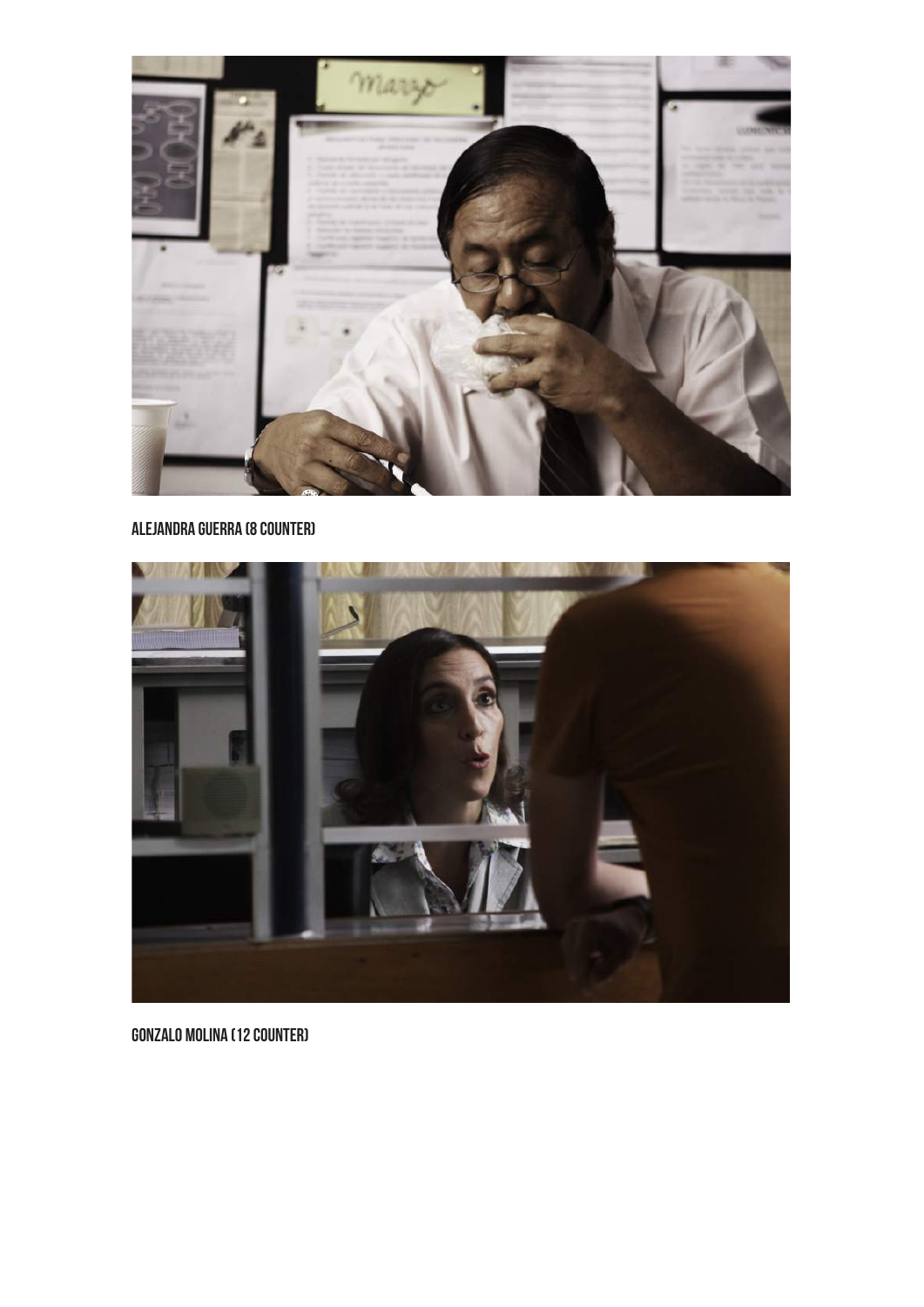

## **GABRIELA VELAZQUEZ (MOTHER)**



The Crew:

Director: Hernán Velit

Writer: Hernán Velit

Executive Productor: Hernán Velit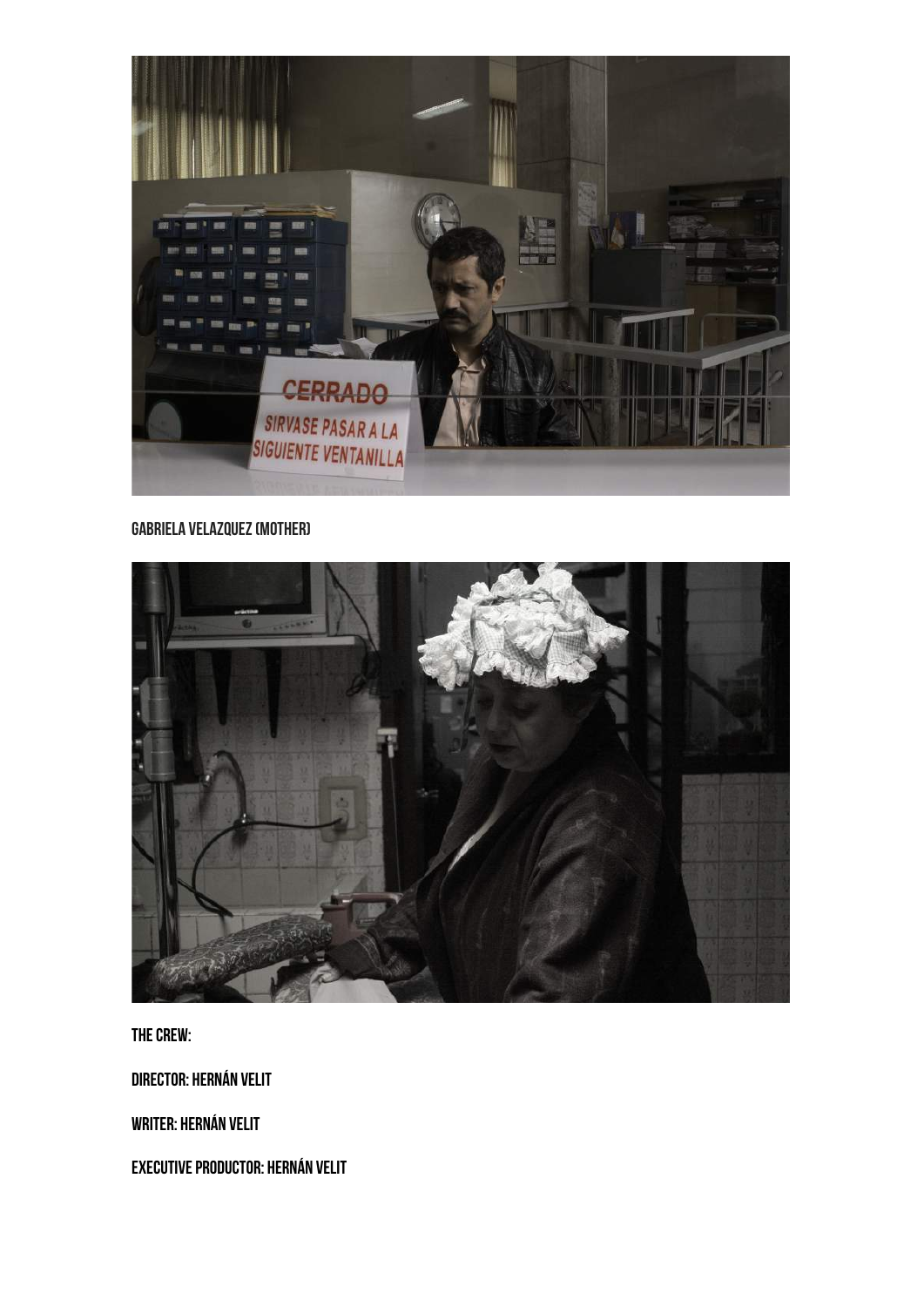#### DP: Mario Bassino

#### Art Direction: Frida Arte

Design of Production: Lucho Morales and Nora Angles

Sound: David Acevedo

Music and Sound Desing: Tomás Gistau

Post production and Color: Gino Amadori

#### English Synopsis:

Miguel, a 27th young man, woke up one morning with the job of processing his death father intestate succession certificate. When he arrive to the registration office, the process and their public servers show him that the bureaucracy it seems like a joke, but isn´t, putting him in a labyrinth of papers and windows.

### Selections an Prizes:

-Premiered at Kannibal Fest in Berlin.

- Winner of Best Music at Cinalfama Lisbon International film awards
- -Public prize at Kinoforum Festival des curtas metragens de Sao Paulo
- Best shortfilm 11Filmocorto -Festival de cortometrajes de Lima.
- FIRST PRIZE OF JURY FILMOCORTO 11 FESTIVAL DE CORTOMETRAJES DE LIMA.
- Winner at Concurso Nacional de Cortometrajes del Ministerio Peruano de Cultura 2017.

Official Selections:

- -2do Festival internacional de cine de Quito -Ecuador
- -39 Semana internacional del cine de autor de Lugo -Spain
- -14 Sedicicorto Film festival Forli Italy
- Bogoshorts 2017 Bogota Short Film Festival -Colombia
- -39 Festival internacional del nuevo cine latinoamericano de La Habana -Cuba
- -Semana del Cine Universidad de Lima -Perú
- Norther Wave international film festival Iceland
- -Festival Internacional Bajo la Luna Islantilla Cineforum -Spain
- -Cortofecha Athenas
- V Shortcup World Film Festival -Chile, Argentina, Uruguay, Mexico.
- -Festival internacional de cine La Picasa Argentina
- Muestra de cine Peruano de Barcelona -Spain
- -Festival de cine Hispano de Munich -Germany
- -Festival Ipiales Cine sin Fronteras -Colombia